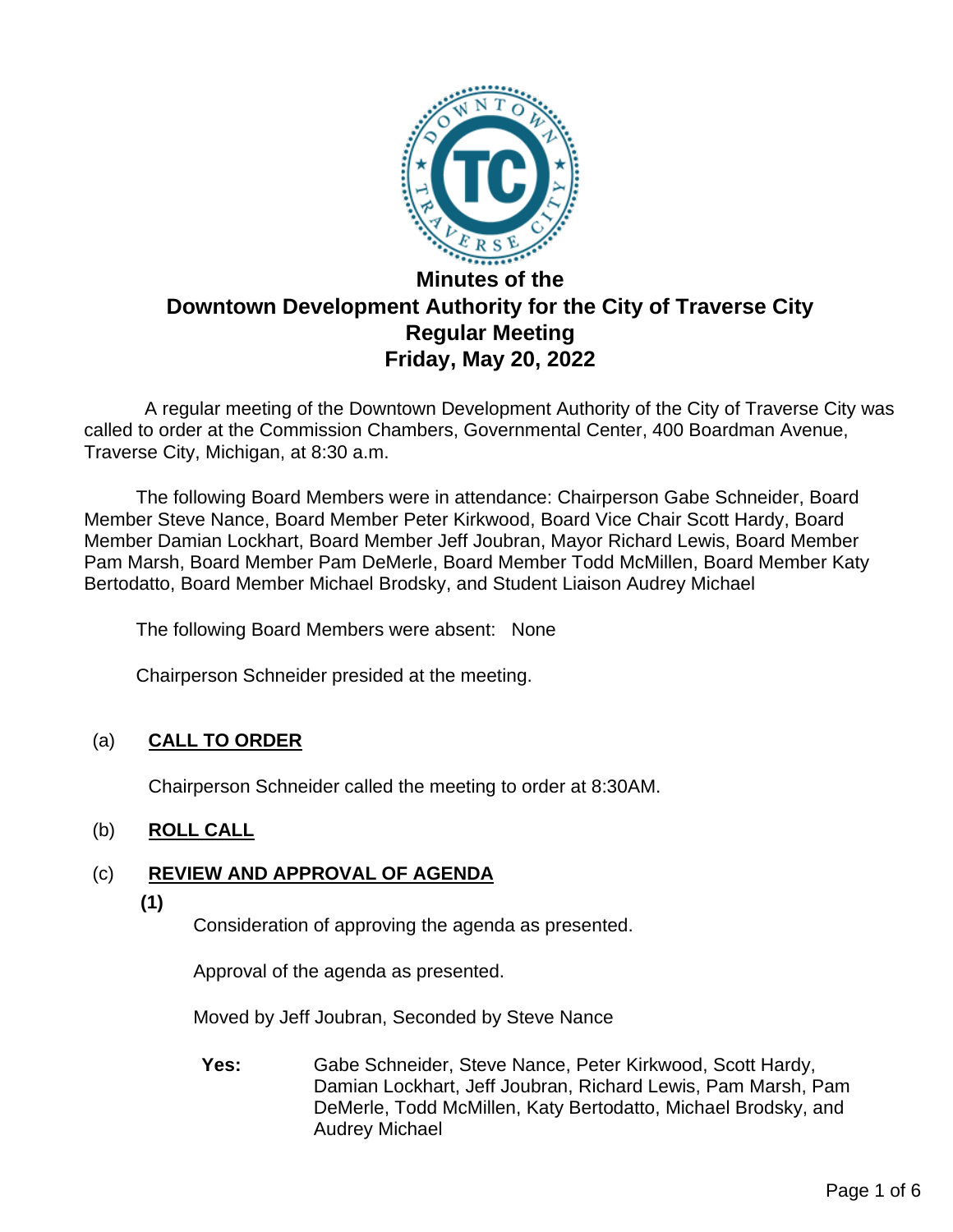**Absent:** None

#### **CARRIED. 13-0-0 on a recorded vote**

#### (d) **CONSENT CALENDAR**

*The purpose of the consent calendar is to expedite business by grouping non-controversial items together to be dealt with by one DDA Board motion without discussion. Any member of the DDA Board, staff or the public may ask that any item on the consent calendar be removed therefrom and placed elsewhere on the agenda for individual consideration by the DDA Board; and such requests will be automatically respected. If an item is not removed from the consent calendar, the action noted in parentheses on the agenda is approved by a single DDA Board action adopting the consent calendar.*

**(1)**

Consideration of approving the minutes of the April 22, 2022 Downtown Development Authority Board of Directors meeting (Approval Recommended) (Jean Derenzy)

#### **(2)**

Consideration of approving financial report and disbursements for DDA, TIF 97, Old Town TIF, Parking and Arts Commission for April 2022 (Approval Recommended) (Jean Derenzy)

That the DDA Board approve the consent calendar as presented.

Moved by Richard Lewis, Seconded by Pam Marsh

**Yes:** Gabe Schneider, Steve Nance, Peter Kirkwood, Scott Hardy, Damian Lockhart, Jeff Joubran, Richard Lewis, Pam Marsh, Pam DeMerle, Todd McMillen, Katy Bertodatto, Michael Brodsky, and Audrey Michael

**Absent:** None

#### **CARRIED. 13-0-0 on a recorded vote**

#### (e) **SPECIAL ORDER OF BUSINESS**

**(1)**

Traverse Connect Business Attraction Program Report (Jean Derenzy, Warren Call)

The Following Addressed the Board:

Jean Derenzy, DDA CEO Warren Call Scott Hardy Gabe Schneider Steve Nance Peter Kirkwood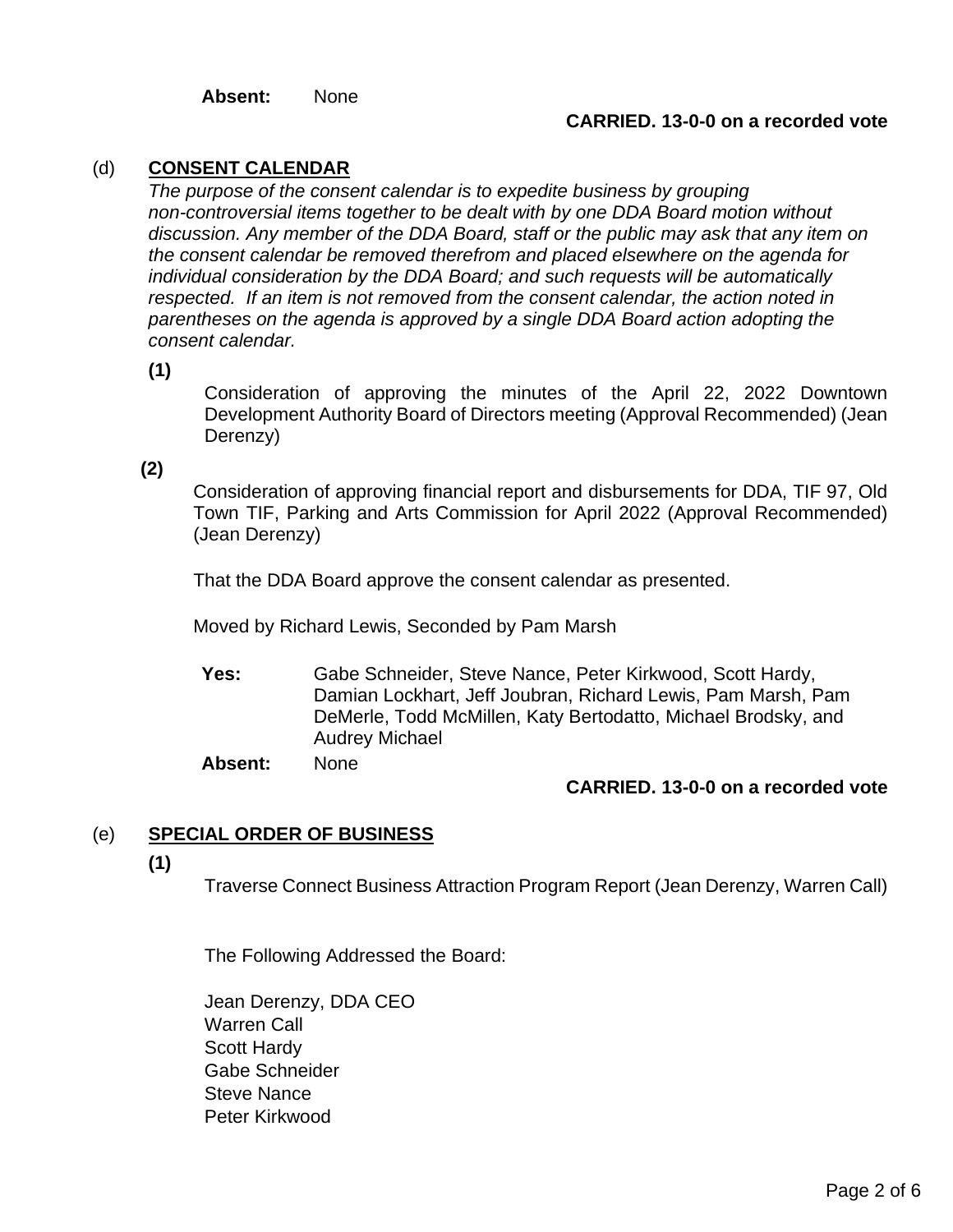Katy Bertodatto Michael Brodsky Richard Lewis Pam Marsh Damian Lockhart

**(2)**

Public Hearing: 2022/2023 Annual Budget (Jean Derenzy)

Public Hearing was Opened at 9:28am.

No public comments.

Public Hearing was closed at 9:29am.

The Following Addressed the Board:

Jean Derenzy, DDA CEO Gabe Schneider Scott Hardy

# (f) **CEO REPORT**

#### **(1)**

Project Updates (Jean Derenzy)

The Following Addressed the Board:

Jean Derenzy, DDA CEO Gabe Schneider Richard Lewis Pam DeMerle Michael Brodsky Peter Kirkwood Marty Colburn Scott Hardy

**(2)**

Moving Downtown Forward Update (Jean Derenzy)

The Following Addressed the Board:

Jean Derenzy, DDA CEO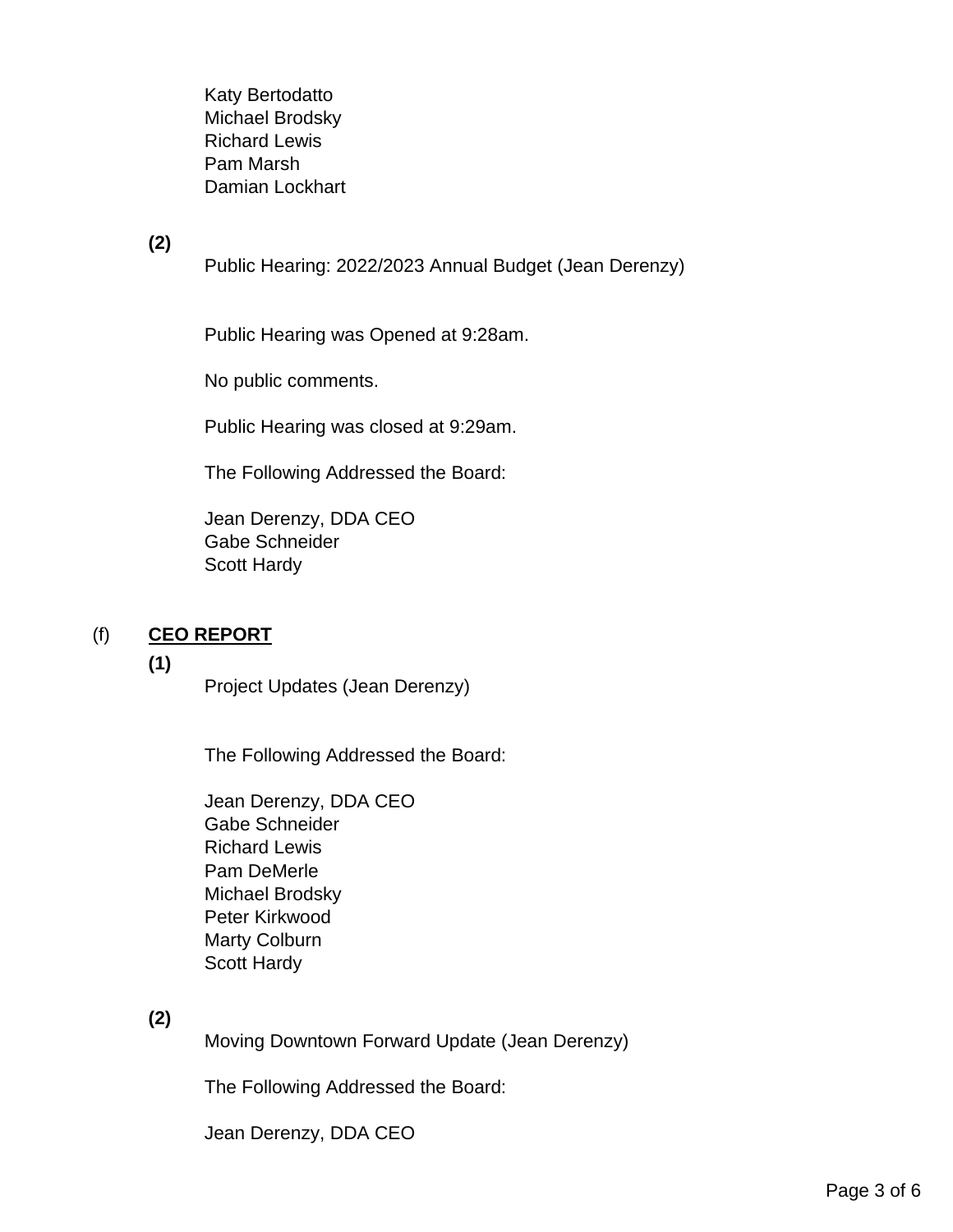Pam Marsh

**(3)**

Circulation Subcommittee Update (Jean Derenzy)

The Following Addressed the Board:

Jean Derenzy, DDA CEO Steve Nance Jeff Joubran Richard Lewis Pam Marsh

**(4)**

Riverwalk Pedestrian Plaza Board Appointment (Approval Recommended) (Jean Derenzy)

The Following Addressed the Board:

Jean Derenzy, DDA CEO Gabe Schneider

That the DDA Board of Directors appoint Peter Kirkwood to the Project Management Team for the Riverwalk Pedestrian Plaza Conceptual Design Project.

Moved by Richard Lewis, Seconded by Katy Bertodatto

**Yes:** Gabe Schneider, Steve Nance, Peter Kirkwood, Scott Hardy, Damian Lockhart, Jeff Joubran, Richard Lewis, Pam Marsh, Pam DeMerle, Todd McMillen, Katy Bertodatto, Michael Brodsky, and Audrey Michael

**Absent:** None

#### **CARRIED. 13-0-0 on a recorded vote**

#### (g) **BOARD MEMBER REPORTS**

**(1)**

Arts Commission Update (Steve Nance, Harry Burkholder)

The Following Addressed the Board:

Steve Nance

#### (h) **STAFF REPORTS**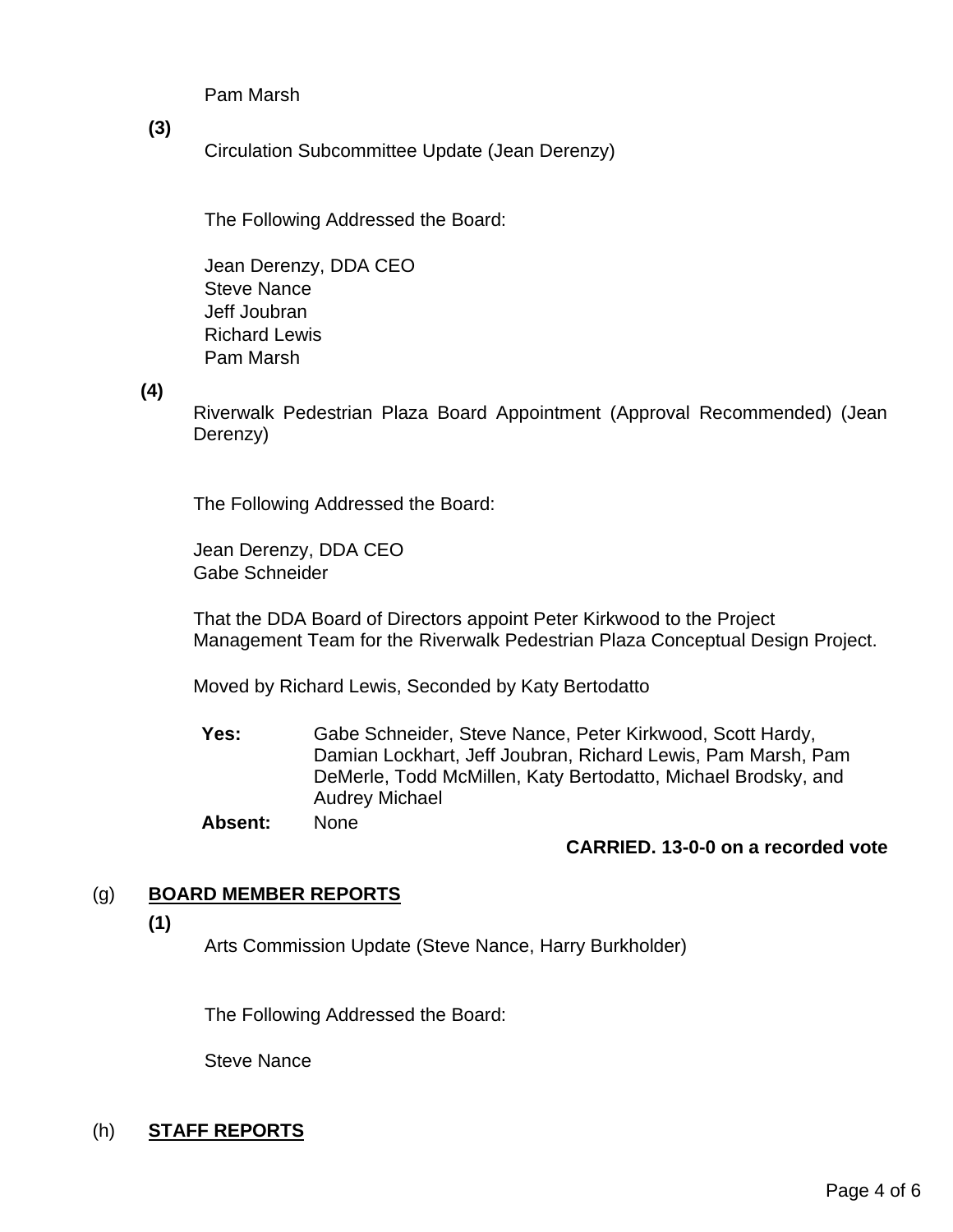# **(1)**

Downtown Experience Coordinator Report (Abby Taylor)

The Following Addressed the Board:

Abby Taylor

# **(2)**

Communications and Outreach Director Report (Art Bukowski)

The Following Addressed the Board:

Art Bukowski

#### **(3)**

Transportation Mobility Director (Nicole VanNess)

The Following Addressed the Board:

Nicole VanNess Gabe Schneider Jeff Joubran Katy Bertodatto Michael Brodsky

# (i) **RECEIVE AND FILE**

**(1)**

DTCA April 2022 Meeting Minutes

**(2)**

Finance Committee April 2022 Meeting Minutes

# (j) **PUBLIC COMMENT**

# (k) **ADJOURNMENT**

Chairperson Schneider adjourned the meeting at 9:55AM.

**(1)**

Motion to adjourn the meeting.

That the DDA Board adjourn the meeting.